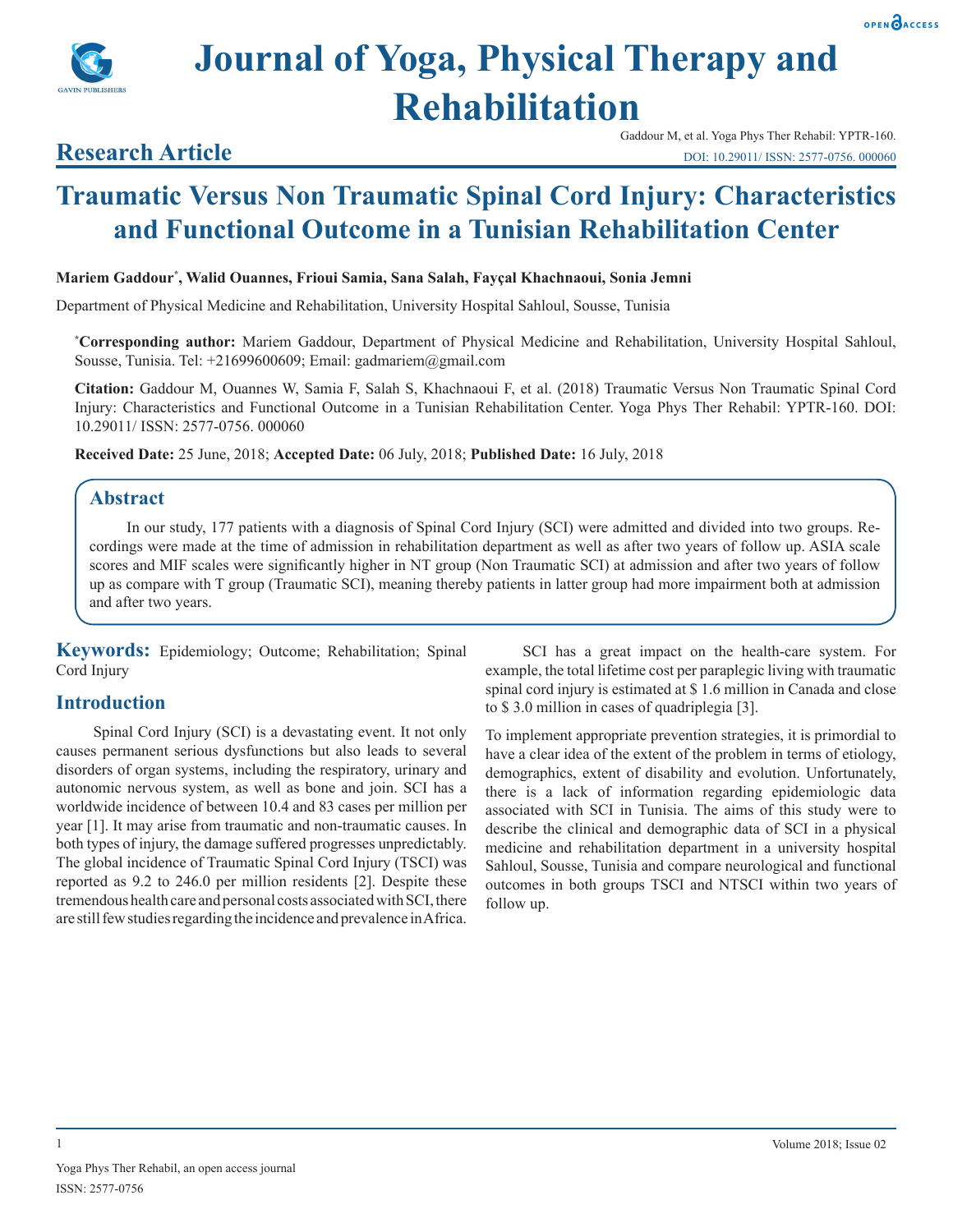#### **Patients and Method**

This is a retrospective study conducted from January 2008 to December 2014 in a physical medicine and rehabilitation department in a third care center Sahloul, Sousse, Tunisia. Hospital medical records of patients with SCI admitted to hospital were reviewed. Patients were divided into two groups: T group (for TSCI) and NT group (for NTSCI). Patients diagnosed with traumatic Cauda equina syndrome were excluded from group T. Cases of Myelopathy cervicarthrosis decompensed by a trauma were not included in group NT. The variables studied were associated with the social demographic profile of patients (age, gender, marital status, personal income, social care, occupation and comorbidities). In addition, the cause, type and level of spine injury were determined by physical examination. Neurological levels of SCI were classified using the American Spinal Injury Association Impairment Scale (AIS)(Appendix1). Functional status at admission and after two years of follow up was assessed by Functional Independence Measure (FIM) (Appendix 2). Concomitant injuries, Length of Stay (LOS) and different treatment choices were recorded.

Recordings were made at the time of admission in rehabilitation department as well as after two years of follow up. Scores were compared and analyzed in both the groups. Statistical analyses were performed using SPSS software (version 17.0, SPSS). Descriptive statistics were used to represent data as average, range, median and percentages. Ordinal data were expressed as medians, inter-quartile ranges, and percentages. For this normal distribution, Chi-square (χ2) tests of independence were applied. Independent sample t-tests were used to compare parametric variables between two groups of TSCI and NTSCI. A P value of 0.05 was considered significant.

## **Results**

During the study period, a total of 177 patients with a diagnosis of SCI was admitted, distributed as follows: 108 TSCI (T group) and 69 had NTSC (NT group). Sociodemographic Data were represented in Table1. Patients of NT group were significantly older (p<0.001). While comparing between the two groups, sociodemographic profiles of two groups were similar  $(p>0.05)$ .

| <b>Parameters</b>   | T group, n<br>(%) | NT group, $n\frac{6}{6}$ |         |
|---------------------|-------------------|--------------------------|---------|
| Mean age(<br>years) | 34                | 48.5                     | < 0.001 |
| Gender:             |                   |                          |         |
| Male                | 77(71.3%)         | $37(53.6\%)$             |         |
| female              | 31(28.7%)         | $32(46.4\%)$             | 0.17    |

| Social<br>insurance   | 54(50%) | 59(85%)                       | 0.085 |  |
|-----------------------|---------|-------------------------------|-------|--|
| <b>Education:</b>     |         |                               |       |  |
| Elementary            | 56(52%) | 47(69%)                       |       |  |
| Secondary             | 39(37%) | $20(29.6\%)$                  | 0.19  |  |
| 13(12%)<br>university |         | $2(1.9\%)$                    |       |  |
| <b>Employment:</b>    |         |                               |       |  |
| Manual                | 70      | 52                            |       |  |
| Office                | 22      | $\mathfrak{D}$                |       |  |
| Unemployment          | 6       | $\mathfrak{D}_{\mathfrak{p}}$ | 0.06  |  |
| student               | 10      | 11                            |       |  |

**Table 1:** Sociodemographic characteristics of SCI.

Road Traffic Accidents (RTA) were the main cause of TSCI. Main concomitant injuries observed were brain injuries in 19 patients (17.6%), rib fracture in 13 cases (12.0%) and pelvis fracture in 9.3 % of cases. In respect of NT group, degenerative disease was the main cause of NTSCI including discal hernia and myelopathy in 30.4 % and 20.1% respectively. Etiologies of SCI in both the groups are shown in Table 2.

| Group    | <b>Characteristic</b> | Patients, n (%)                                                                                |
|----------|-----------------------|------------------------------------------------------------------------------------------------|
|          | <b>RTA</b>            | 52(48.1)                                                                                       |
|          | Falls                 | 27(25.0)                                                                                       |
|          | Work accident         | 15(13.9)<br>6(5.5)<br>4(3.7)<br>4(3.7)<br>35(50.7)<br>14(20.3)<br>13(18.8)<br>4(5.8)<br>3(4.3) |
| T group  | Diving                |                                                                                                |
|          | Violence              |                                                                                                |
|          | Suicide attempt       |                                                                                                |
|          | Degenerative disease  |                                                                                                |
|          | Neoplasic disease     |                                                                                                |
| NT group | Infection             |                                                                                                |
|          | Vascular disease      |                                                                                                |
|          | Inflammatory disease  |                                                                                                |

**Table 2:** Etiology of patients with spinal cord injury.

Regarding baseline evaluation, the cervical level was the most frequently affected region in both groups. AIS scores were significantly higher in NT group at admission  $(p<0.001)$  as compare with T group (in T group, most of patients was AIS A and in NT group, most of lesions were classified as AIS D). Thirteen patients of T group were diagnosed with conus medullaris versus 5 cases in NT group. Patients with TSCI showed a significant lower functional status at admission than NT group (96.0% vs 76% of T and NT group respectively had FIM scores lower than 100/126). Details of baseline evaluation are represented in Table3.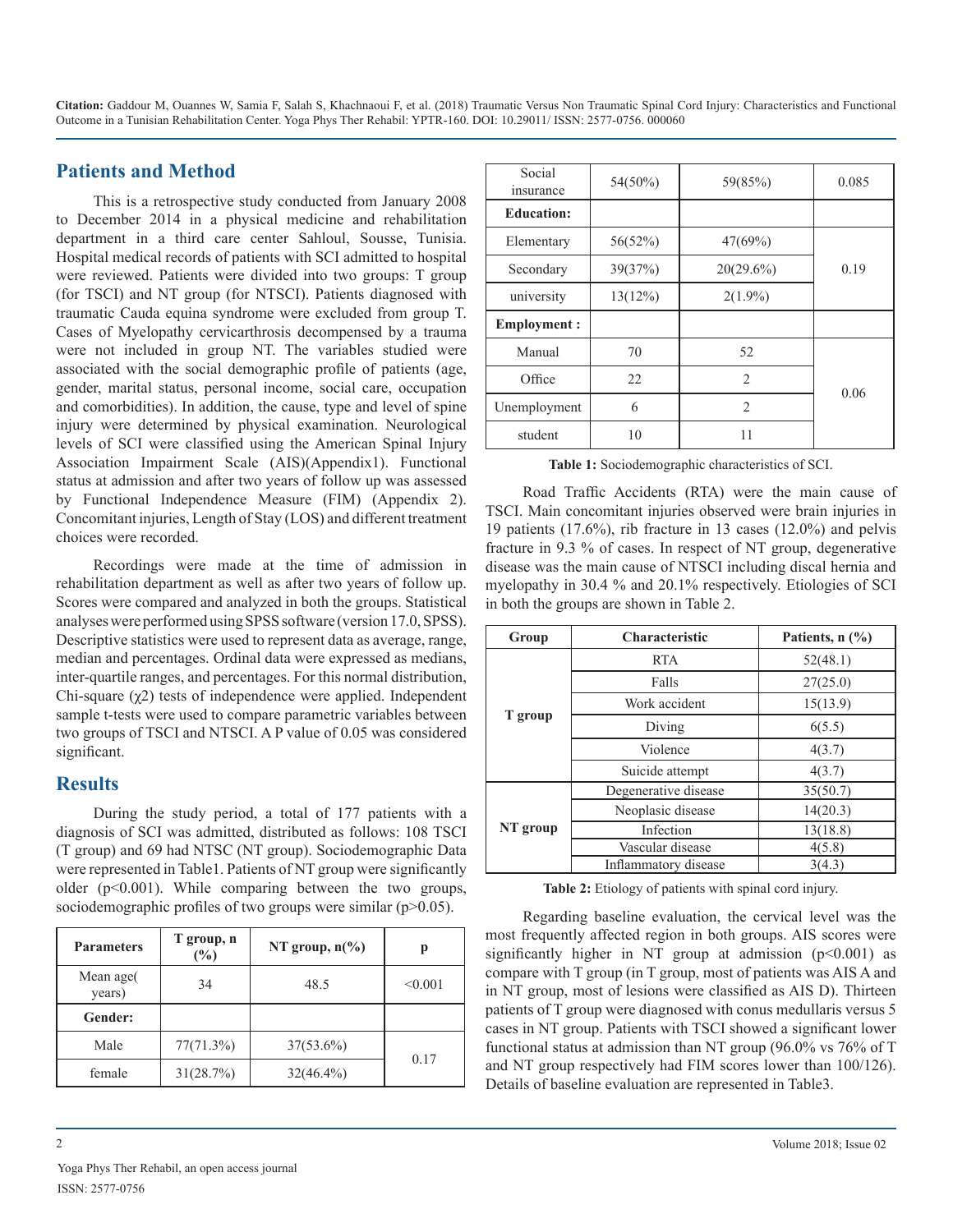| At admission                  | T Group(n)    | $NT$ Group(n)    | p           |
|-------------------------------|---------------|------------------|-------------|
| Cervical level                | 46            | 32               |             |
| Thoracic level                | 34            | 30               |             |
|                               |               |                  |             |
| Lumbar Level                  | 12            | 22               |             |
| Multifocal lesions            | 16            | 49               | < 0001      |
| $ASIA \ll A$ or $B \gg$       | 64            | 13               |             |
| $ASIA \ll C$ »                | 21            | 24               |             |
| $ASIA \triangleleft D$ or E » | 10            | 27               |             |
| Urinary incontinence          | 78            | 16               | ${}< 0.001$ |
| Anal incontinence             | 58            | 15               | < 0.001     |
| FIM score (mean)              | 52.7          | 78.8             | < 0.001     |
| $DOS$ (days)                  | 40            | 24               | ${}< 0.001$ |
| Timing of surgery             | $\mathcal{I}$ | 180              | ${}< 0.001$ |
|                               | Total         | Total            |             |
| Surgical procedure :          | (92 patients) | (48patients)     | < 0.001     |
| Only laminectomy              | 8             | 19               |             |
| Laminectomy+fixation          | 70            | 8                |             |
| Reduction                     | 4             | $\boldsymbol{0}$ |             |
| Dissectomy                    | $\mathbf{0}$  | 8                |             |
| Surgical exeresis             | $\mathbf{0}$  | 14               |             |

**Table 3:** Baseline evaluation of both groups.

Operative management was analyzed and compared between the two groups. With regard to timing of decompression, it was found that patients of T group had significantly earlier surgical intervention. Medical management of SCI was appropriate for etiology, including antibiotics (for infectious spondylodiscitis), anti-tubercular treatment, corticosteroids), embolization, chemotherapy, treatment with radiation. Regarding Vesico-ureteral dysfunctions, treatment strategies were adapted to bladder disorder type. Treatment of overactive bladder was based on anticholinergic drugs and [Self-intermittent](https://www.ncbi.nlm.nih.gov/pubmed/24951384) catheterization (76.9% and 44.9% of T and NT group, respectively). Five patients in T group had suprapubic catheter because of urinary retention in patients with indwelling urinary catheters urethral trauma and penile sores.

Analysis for requirement of orthosis and assistive devices was also realized between the groups. A significant difference was found between the two groups (Patients of T group needed significantly more equipment (92.6% and 62.3% of T and NT group, respectively, P <0.001), especially wheelchairs for tetraplegia and paraplegia and anti-bedsore mattresses. Readmissions in rehabilitation department were analyzed and compared between the two groups. The rate of readmission was significantly higher in T group (33.6% of T group, 12.8% of NT group,  $P=0.01$ ). Details about readmissions of SCI were showed in Table 4.

| <b>Readmissions</b> | <b>T</b> Group                   | NT Group                         |
|---------------------|----------------------------------|----------------------------------|
| Percentage          | 33.60%                           | 12.90%                           |
| Delay(mean)         | 14 months<br>$(432 \text{days})$ | 13 months<br>$(404 \text{days})$ |
| DOS(mean)           | 19 days                          | 7 days                           |
| FIM score<br>(mean) | 73/126                           | 95/126                           |
| Cause:              |                                  |                                  |
| Reevaluation        | 55.60%                           | 70%                              |
| Complication        | 44.40%                           | 30%                              |

**Table 4:** Characteristics of readmissions in SCI.

Recordings were made at admission in rehabilitation department, as well as after two years of follow up. ASIA scale scores and MIF scales were significantly higher in NT group at admission and after two years of follow up as compare with T group, meaning thereby patients in latter group had more impairment both at admission and after two years. Details of final evaluation are represented in Table 5.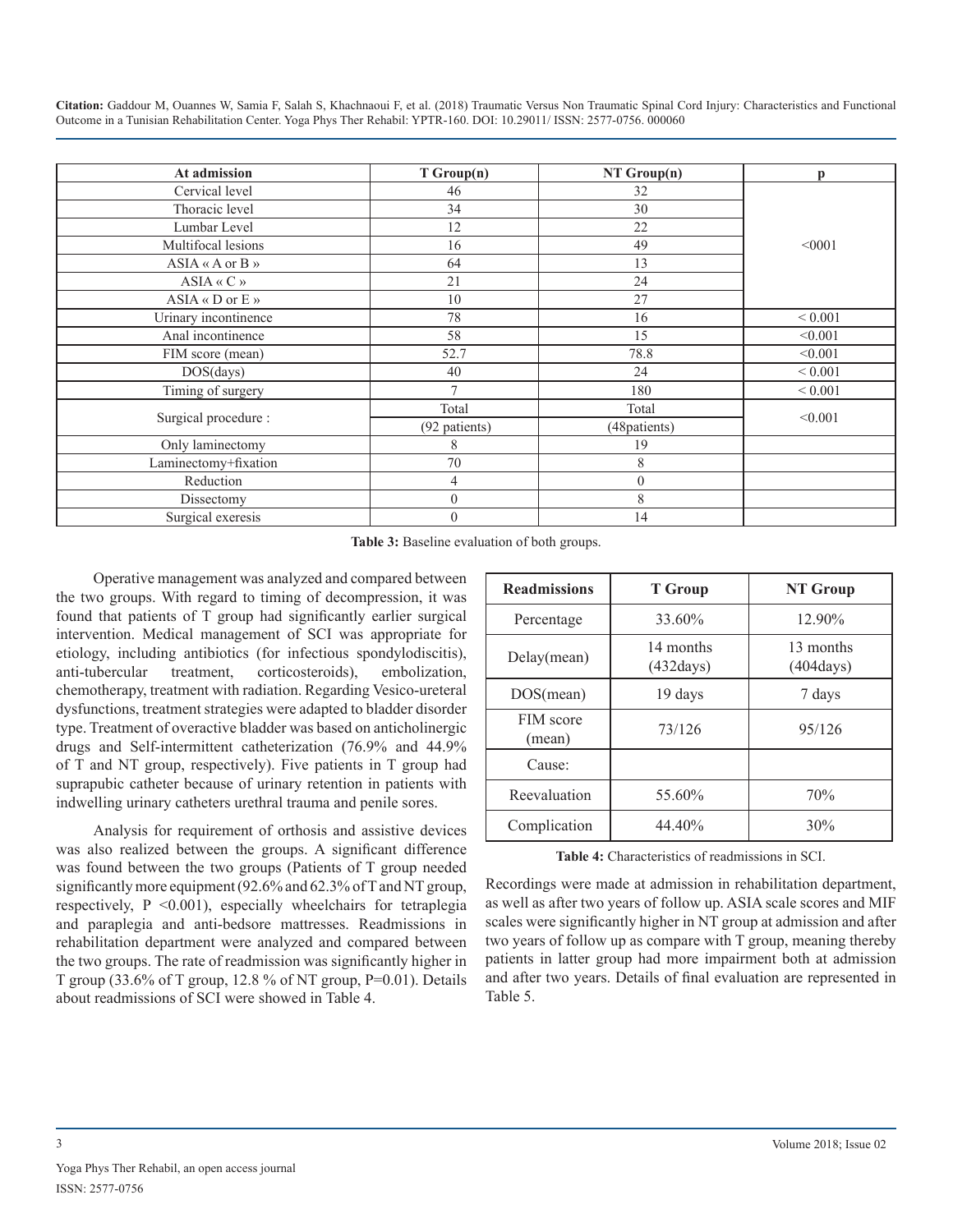| Final evaluation (n)  | <b>T</b> Group | <b>NT Group</b> | р            |
|-----------------------|----------------|-----------------|--------------|
| ASIA SCORE A or B     | 53             | 6               |              |
| $C$ or $D$ or $E$     | 42             | 57              | ${}< 0.001$  |
| Non walkers           | 66             | 7               |              |
| Walkers               | 42             | 62              | ${}_{0.001}$ |
| Spontaneous urination | 25             | 42              | 0.05         |
| Urinary symptoms      | 27             | 7               | ${}< 0.001$  |
| FIM score (mean)      | 87.5           | 98.6            | 0.05         |
| Gain MIF              | 27.02          | 18.27           | 0.04         |

**Table 5:** Final evaluation of patients with SCI.

On the basis of the present findings neurological and functional impairment was higher in T group as compare with NT group, not only at admission in rehabilitation department, but also after two years of follow.

#### **Discussion**

Spinal cord injuries are a devastating condition. It is generally known that SCI exerts a substantial financial burden on patients and society on account of the tremendous cost of health-care treatments, decreased quality of life and social participation, as well as lost productivity [4]. A precise knowledge of the course and of the factors associated with SCI has become a scientific need as it is essential for the evaluation of rehabilitative strategies. Within the entire population of patients with SCI, TSCI accounts for the largest proportion, and there are many publications describing the demographic data, etiology, neurological deficit, functional outcomes and disability of TSCI [5]. In our study, patients in T group were more often men (71.3%). This is in line with earlier studies [2,6]. Authors Explained this on the basis that major cause of TSCI was RTA and the most of persons who drive on road are generally men. This predominance is less important among patients of NT group. Citterio A [7] also reported a male predominance in

NTSCI, with 58% of men. However, most authors found a female predominance regardless of the etiology of TSCI [6-8]. In our study, mean age of patients in T group was  $34 +1$ - 13 years and the age group most frequently affected was 21–30 years. By reviewing literature, authors announced a change in the profile of TSCI population. Previously, mean age was around 27 years and currently the patients are older with an average of 41 years [9,10]. This can be explained by demographic aging, an increase in the incidence of accidents beyond age 65, and a decrease in accidents among children [11]. In our study, patients of NT group were significantly older (49 years vs 34 years). Such a finding is widely described in the literature [4,7,11]. Most of patient in both the groups had no history of medical disease (88.9% in the T group and 64.9% in the NT group). According to Moutquin et al. [12] a greater number of comorbidities is observed in the NT group, particularly diabetes (6%), cancer (57%) and chronic obstructive bronchopneumopathy (2%). This can be explained by the fact that patients in the NT group are older, often retired and have more concomitant health problems. The most two common causes of TSCI are RTA and falls(48.1% and 25.0%, respectively). These findings were consistent with previous reports [11-13]

In respect of NT group, degenerative disease was the most common cause (50.7%). A predominance of degenerative causes was also noted in the series of Kay and al. [13]. Most of injuries in both the groups belonged to cervical level. Contrary to the earlier study by Gupta and al [14] recording that most patients had thoracic or lumber injuries. Gupta announced that this fact is understandable as common spinal site for lesions is dorso-lumbar level, such as Pott's spine and spinal tumors.

Regarding AIS scale at admission, we found a significant difference between the two groups. The majority of the T group (61.1%) presented with an AIS "A", whereas in the NT group most of patients belonged to AIS "C" or "D". Our results are similar to those described in the literature. Table 6 summarizes recent works dealing with this subject.

| Articles :                     |                        | T Group |                                |                 |                 |                        |       |                         | NT Group        |                 |                        |
|--------------------------------|------------------------|---------|--------------------------------|-----------------|-----------------|------------------------|-------|-------------------------|-----------------|-----------------|------------------------|
|                                | Year of<br>publication | total   | <b>ASIA</b><br>$A\binom{0}{0}$ | ASIA<br>$B(\%)$ | ASIA<br>$C(\%)$ | <b>ASIA</b><br>$D(\%)$ | total | ASIA<br>$A\binom{0}{0}$ | ASIA<br>$B(\%)$ | ASIA<br>$C(\%)$ | <b>ASIA</b><br>$D(\%)$ |
| <b>Current study</b>           | 2017                   | 108     | 61.10%                         | $6.30\%$        | 22.10%          | 10.50%                 | 69    | 14.10%                  | 6.30%           | 38%             | 40.60%                 |
| Anghelescu et<br>al. $[22]$    | 2016                   | 346     | 62.70%                         | 13.90%          | 13.90%          | $9.50\%$               | 87    | 24.13%                  | 19.54%          | 14.94%          | 41.33%                 |
| Y Zhou et al.<br>$[2]$         | 2016                   | 354     | 20.90%                         | 11.30%          | 20.90%          | 46.9                   |       |                         |                 |                 |                        |
| Derakhshanrad<br>et al. $[23]$ | 2016                   | 137     | 53.50%                         | 18.70%          | 17.60%          | $9.60\%$               |       |                         |                 |                 |                        |
| Rinkaewkan et<br>al. $[24]$    | 2015                   | 85      | 57.60%                         | 12.40%          | 16.40%          | 7.50%                  | 115   | 22.40%                  | 16.90%          | 21.40%          | 36.30%                 |

Yoga Phys Ther Rehabil, an open access journal ISSN: 2577-0756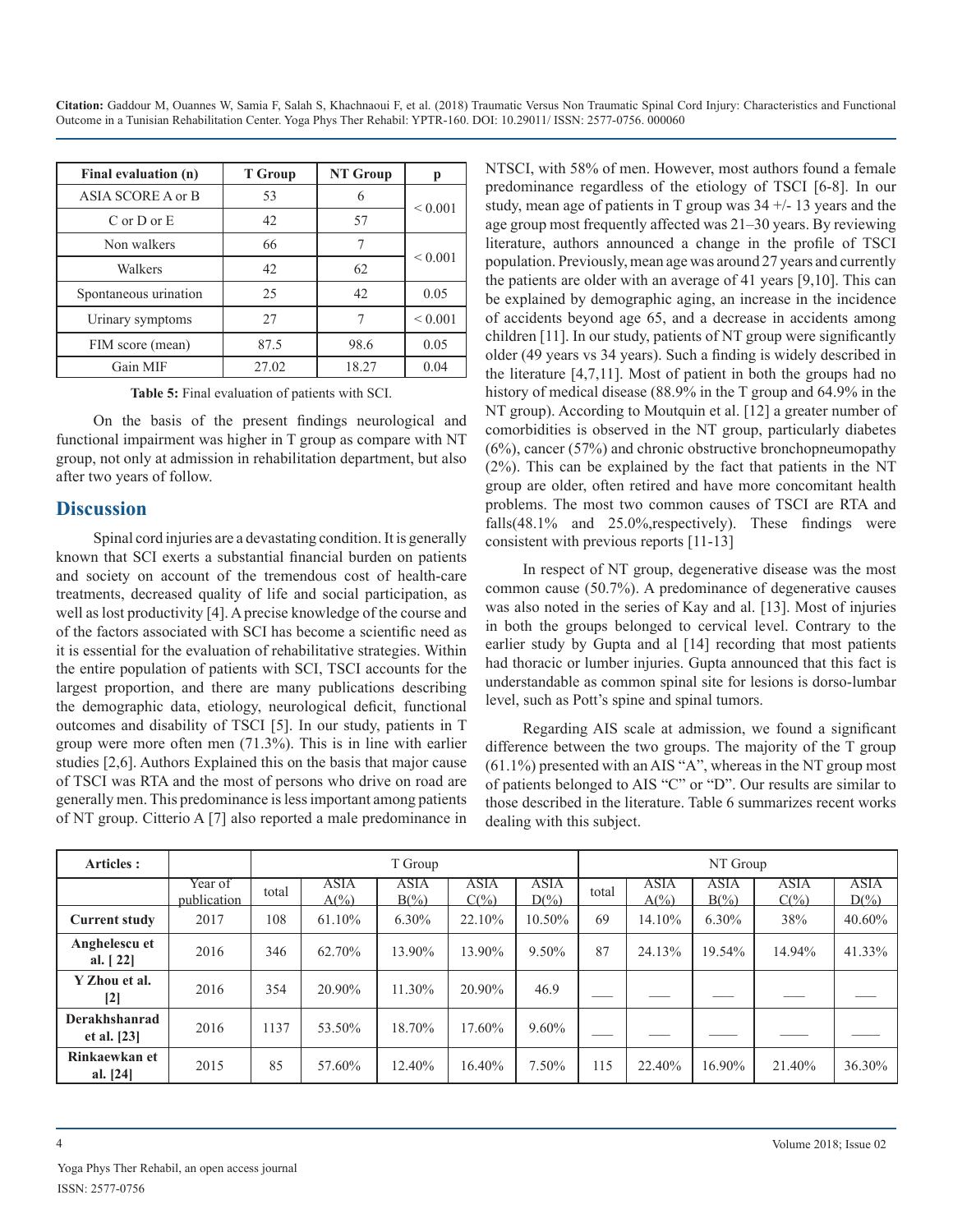| Noreau et al.<br>[6]               | 2014 | 137 | 42.80% | 9.10%  | 18.30% | 15.00% | 412 | 19.90% | $3.20\%$ | 22.80% | 35.90% |
|------------------------------------|------|-----|--------|--------|--------|--------|-----|--------|----------|--------|--------|
| Shin et al. [10]                   | 2013 | 481 | 51.40% | 15.20% | 18.10% | 15.40% | 148 | 12.20% | $6.80\%$ | 30.40% | 50.70% |
| <b>G</b> Scivoletto et<br>al. [25] | 2011 | 144 | 51.30% | 8.30%  | 27.80% | 12.50% | 236 | 20.30% | 7.20%    | 43.60% | 28.80% |
| A Gupta et al.<br>[14]             | 2008 | 38  | 50%    | 13.10% | 13.10% | 5.20%  | 38  | 28.90% | 15.70%   | 23.60% | 31.5   |

**Table 6:** Review of articles.

Recent epidemiological studies reported that patients diagnosed with TSCI have often more complete lesions compared with non-traumatic group. In our study, similar trend can be seen (61.1% of the T group had complete lesions compared to 11.5% in the NT group,  $P \le 0.001$ ). These results are relatively close to those found by Moutquin et al. [12] (64% and 24% in T and NT group, respectively had complete lesions).

Length of stay in rehabilitation department, as outcome measure of rehabilitation was compared between the groups and analyzed. A significant difference was found between the groups in our study. Patients in NT group had a shorter rehabilitation LOS than those in T group (24 days vs 40 days). Similar trend can be seen in the study of Mckinley et al. [15]. According to authors, factors potentially influencing longer LOS in traumatic group include treatment of concomitant injuries associated with TSCI (such as Brain trauma, chest trauma…) as well as medical complications which are more frequently observed among T group.

The WHO designated three prevention steps: primary (consisting on preventing the occurrence of diseases or accidents, such as road preventive campaigns) secondary (full neurological examination, quick screening and early decompressive surgery) and tertiary. Tertiary prevention aims to minimize the after-effects of disease or accident and favor patient reintegration. It includes Functional repair (tendon, muscle and even nervous implantation, electrical stimulation of locomotion), medical treatments (pain, spasticity, trophic dysfunction, etc.), rehabilitation program and social and professional reintegration [16,17]. An interdisciplinary approach is essential in rehabilitation in SCI. The team is led by a physiatrist and consists of the patients' family, physiotherapist, occupational therapist, dietician, psychologist, speech therapist, social worker and other consultant specialists as necessary [18]. The Early Inpatient Rehabilitation Program includes learning transfers, wheelchair skills and other skills to do daily tasks, skin care, bowel and bladder management then Discharge planning. Then, a regular follow up is set on Neurogenic bladder and bowel, urinary tract infections, pressure ulcers, orthostatic hypotension, deep vein thrombosis, spasticity, autonomic dysreflexia, and depressive disorders are frequent complications after SCI. During follow up, physiatrist look for these complications and treat them [19].

FIM scores at the time of admission and after two years were recorded and used as functional outcome measure comparison between the groups. The mean MIF was 52.7/126 in T group versus 78 in NT group. While comparing between the groups, it was found a significant difference (P<0.001). These findings are in line with results of articles published. For example, Noreau et al. [6] reported that median FIM score is significantly higher in NT group compared with T group (53 vs. 38;  $p \le 0.001$ ).

According to Ditunno [20], major questions asked by patients and their families, relate to function, such as: What will I be able to do?" "Will I be able to walk?". Doctors must reassure patients and their families of realistic goals. In fact, walking recovery is one of the main goals of patients after SCI, rated at first place together with bladder and bowel function [21]. In our study, 38.9% of T group and 89.9% of NT group were walkers, the majority of which were initially classified "AIS C" and "D". Ditunno realized a review of literature demonstrating that the chance of walking recovery after a SCI can be accurately predicted on the base of demographic data and baseline clinical examination. Patients with complete lesions have very limited possibility of achieving walking function at follow up. The chances of walking recovery improve in less severe lesions, as demonstrated by AIS B and C subjects.

## **Conclusion**

This study presents some shortcomings that deserve further analysis. The number of subjects did not allow a more detailed analysis. Another bias could be that the non-traumatic group includes different etiologies with different prognoses (worse outcome may be related to progression of disease). A follow-up study would help to determine prognosis factors associated with better outcome.

A major conclusion may be driven from our study. Patients with clinically stable non-traumatic lesions have better outcome comparable to patients with traumatic lesions. This finding is of particular interest as concerns discharge destination and resources utilization. Understanding of the underlying mechanisms would help in the development of strategies and treatments enhance neurological recovery.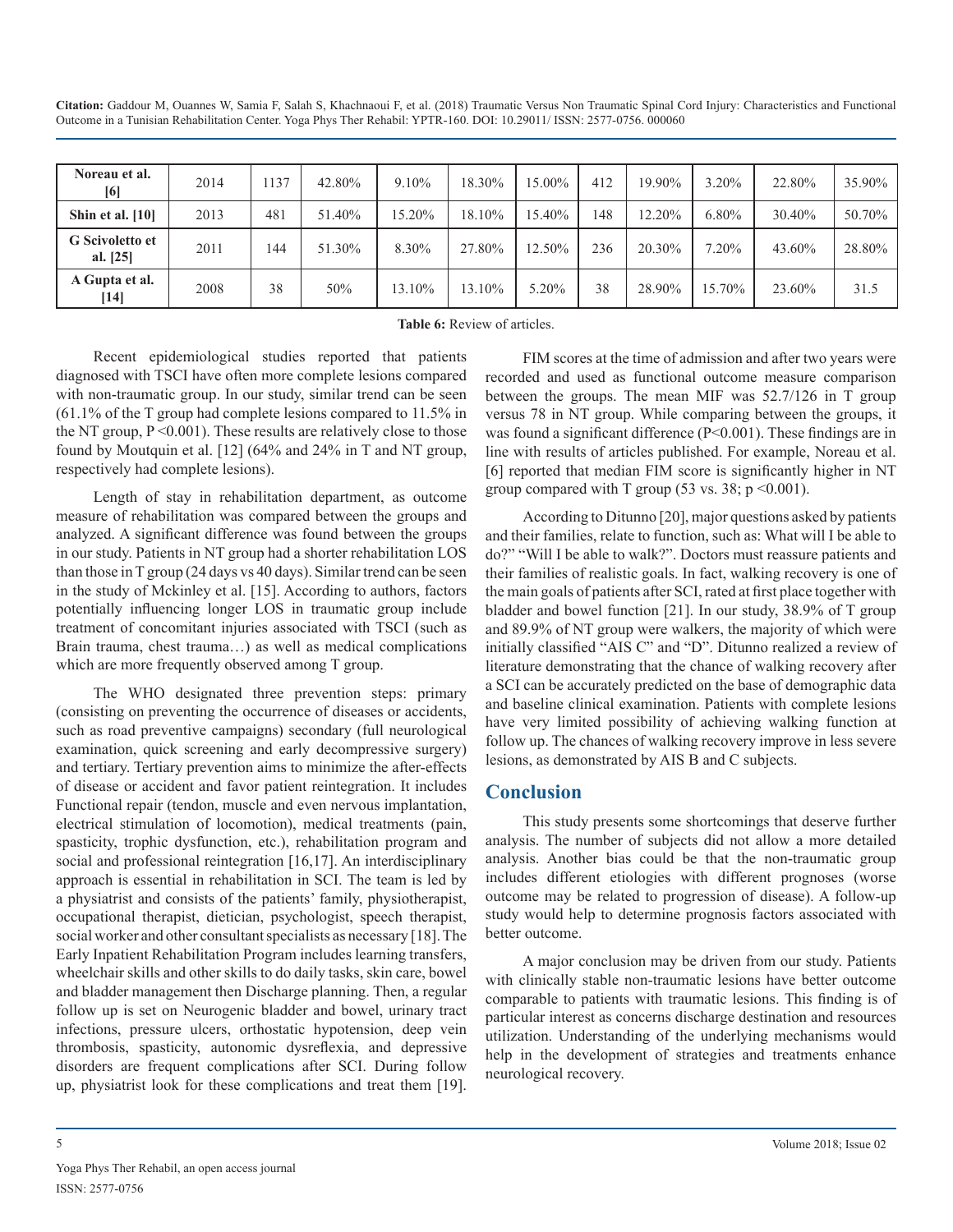

**Appendix 1**: AIS scale.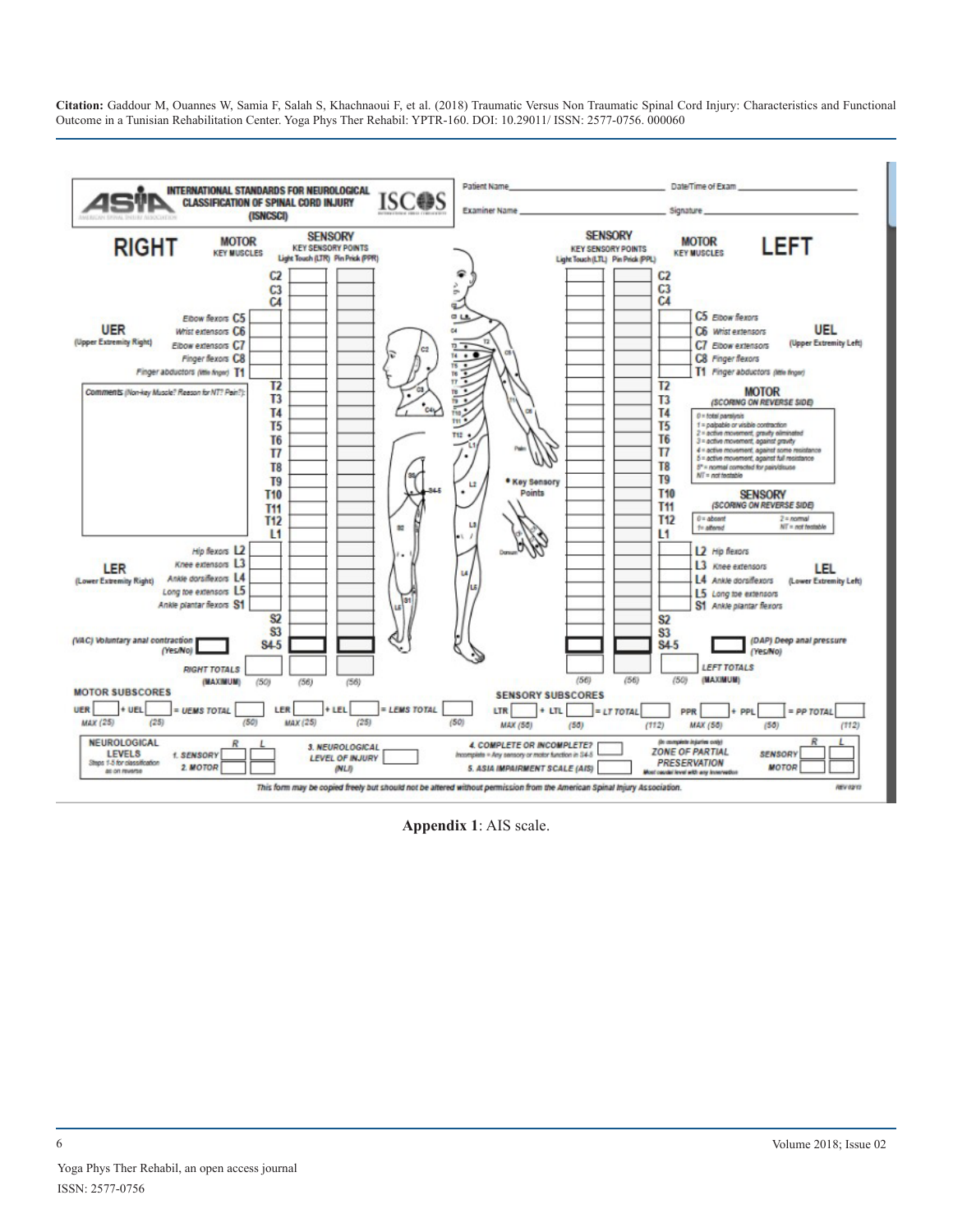

# **FIM<sup>™</sup>** instrument

FIM™ Instrument. Copyright<sup>©</sup>1997 Uniform Data System for Medical Rehabitation, a divison of U B Foundation Activities, Inc. Reprinted with the permission of UDSMR, University at Buffalo, 232 Parker Hall, 3435 Main Street, Buffalo, NY 14214.

#### **Appendix 2**

## **References**

- 1. [Osterthun R, Post MWM, van Asbeck FWA \(2009\) Characteristics,](https://www.ncbi.nlm.nih.gov/pubmed/19002154)  [Length of Stay and Functional Outcome of Patients with Spinal Cord](https://www.ncbi.nlm.nih.gov/pubmed/19002154)  [Injury in Dutch and Flemish Rehabilitation Centres. Spinal Cord 4:](https://www.ncbi.nlm.nih.gov/pubmed/19002154) [339-344](https://www.ncbi.nlm.nih.gov/pubmed/19002154).
- 2. Jean-Marie M, Larouche K, Mayot MH, Rossignol M (2013) Lésions médullaires traumatiques et non-traumatiques : analyse comparative

des caractéristiques et de l organisation des soins et services de réadaptation au Québec Février 9: 1.

- 3. Krueger F (2016) http://www.phac-aspc.gc.ca/publicat/hpcdppspmc/333/assets/pdf/CDIC\_MCC\_Vol33\_3\_1\_Krueger\_F.pdf.
- 4. [Yang R, Guo L, Wang P, Huang L, Tang Y, et al. \(2014\) Epidemiology](http://journals.plos.org/plosone/article?id=10.1371/journal.pone.0084733)  [of spinal cord injuries and risk factors for complete injuries in Guang](http://journals.plos.org/plosone/article?id=10.1371/journal.pone.0084733)[dong, China: a retrospective study. PLoS One 9: e84733.](http://journals.plos.org/plosone/article?id=10.1371/journal.pone.0084733)